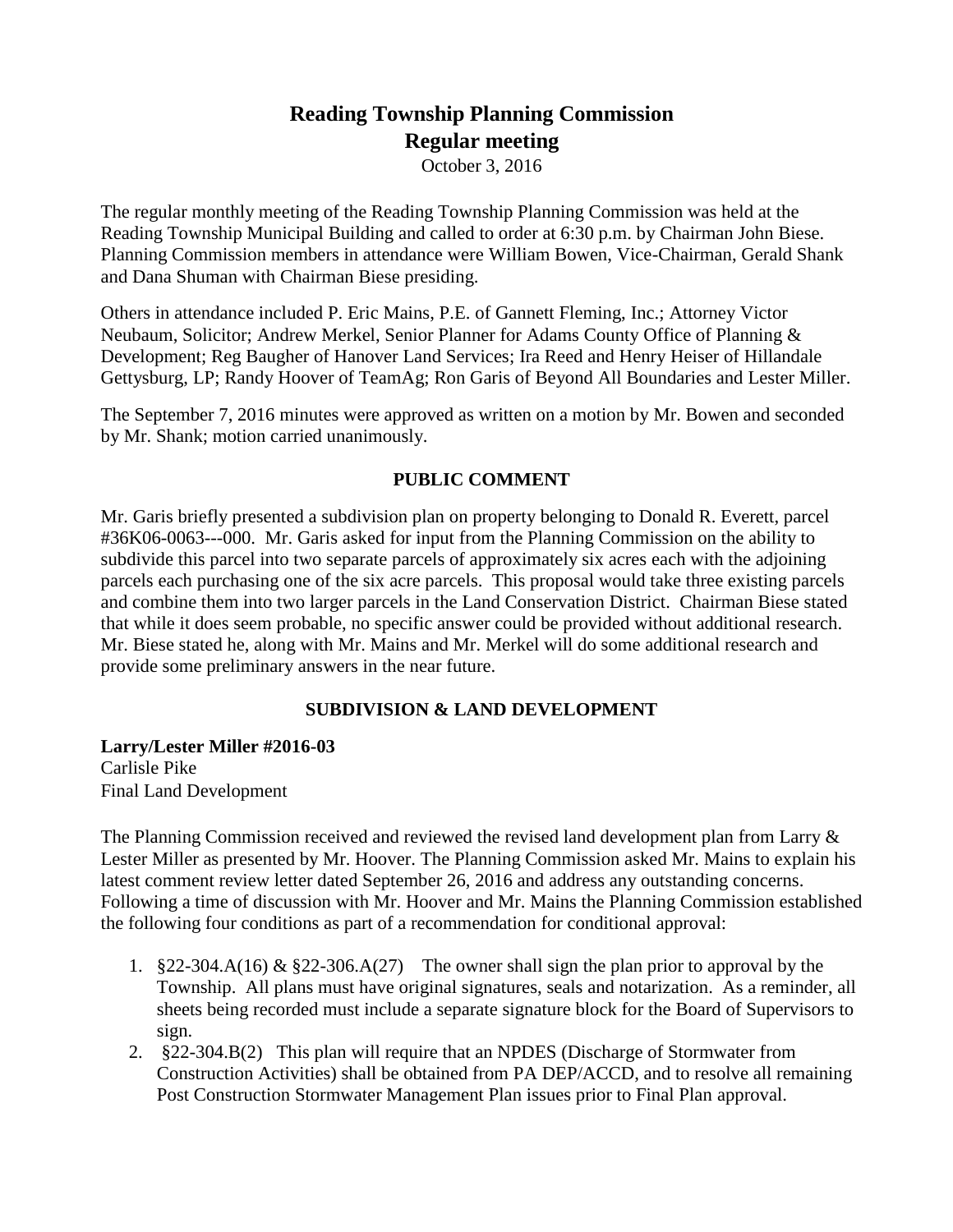- 3. §22-516 & §23-503 A Public Improvement Bond/Surety in an amount to be determined upon review by the Township Engineer, must be provided to the Township to ensure the completion of the proposed Stormwater and Erosion Control related facilities and control measures.
- 4. §27-402.C(1)(c)(2)(e) A Nutrient Management Plan must be prepared and approved by the Adams County Conservation District and submitted to the Township.

On a motion by Mr. Bowen and a second by Ms. Shuman, the Planning Commission has recommended conditional approval of the Final Land Development Plan #2016-03 for Larry and Lester Miller with the condition the four points listed above are resolved, and has recommended the final plan proceed to the Board of Supervisors for subsequent review and consideration for approval; motion carried unanimously.

#### **Evelyn Mark #2016-04**

Wolf Road & Germany Road Final Subdivision Plan

The Planning Commission received and reviewed the subdivision plan application as presented by Mr. Baugher and the comment review letters received from Mr. Mains, Mr. Merkel and Land & Sea Services. Mr. Mains noted that there are numerous issues that should be resolved and a revised plan be submitted for another review. Mr. Merkel shared his concerns that this subdivision creates two separate and distinct lots and that items intended for future transfer should be submitted at the appropriate time. Mr. Neubaum stated that a Lot Merger Agreement with proper wording indicating delayed implementation would address some of the issues discussed. On a motion by Mr. Shank and a second by Mr. Bowen, the Planning Commission has tabled the plan until a revised plan is submitted to Mr. Mains for review and a properly worded Lot Merger Agreement is drafted and approved by Mr. Neubaum; motion carried unanimously.

#### **Hillandale Gettysburg #2016-05**

Lake Meade Road Final Land Development Plan

The Planning Commission received and reviewed the subdivision plan application as presented by Mr. Hoover and the comment review letters received from Mr. Mains and Mr. Merkel. A discussion was held relative to the remaining issues from the review letters as well as Stormwater Management Practices were discussed in order to protect the surrounding and adjacent areas. Following this time of discussion with Mr. Hoover, Mr. Reed and Mr. Mains the Planning Commission established the following five conditions as part of a recommendation for conditional approval:

1. §22-309 A Public Improvement Bond/Surety (to include, but not be limited to all stormwater BMP's, erosion control, landscaping, demolition, etc.) in an amount to be determined upon review by the Township Engineer, must be provided to the Township to ensure the completion of the proposed Stormwater and Erosion Control related facilities and control measures. Mr. Mains was in receipt of an estimate and will review for concurrence.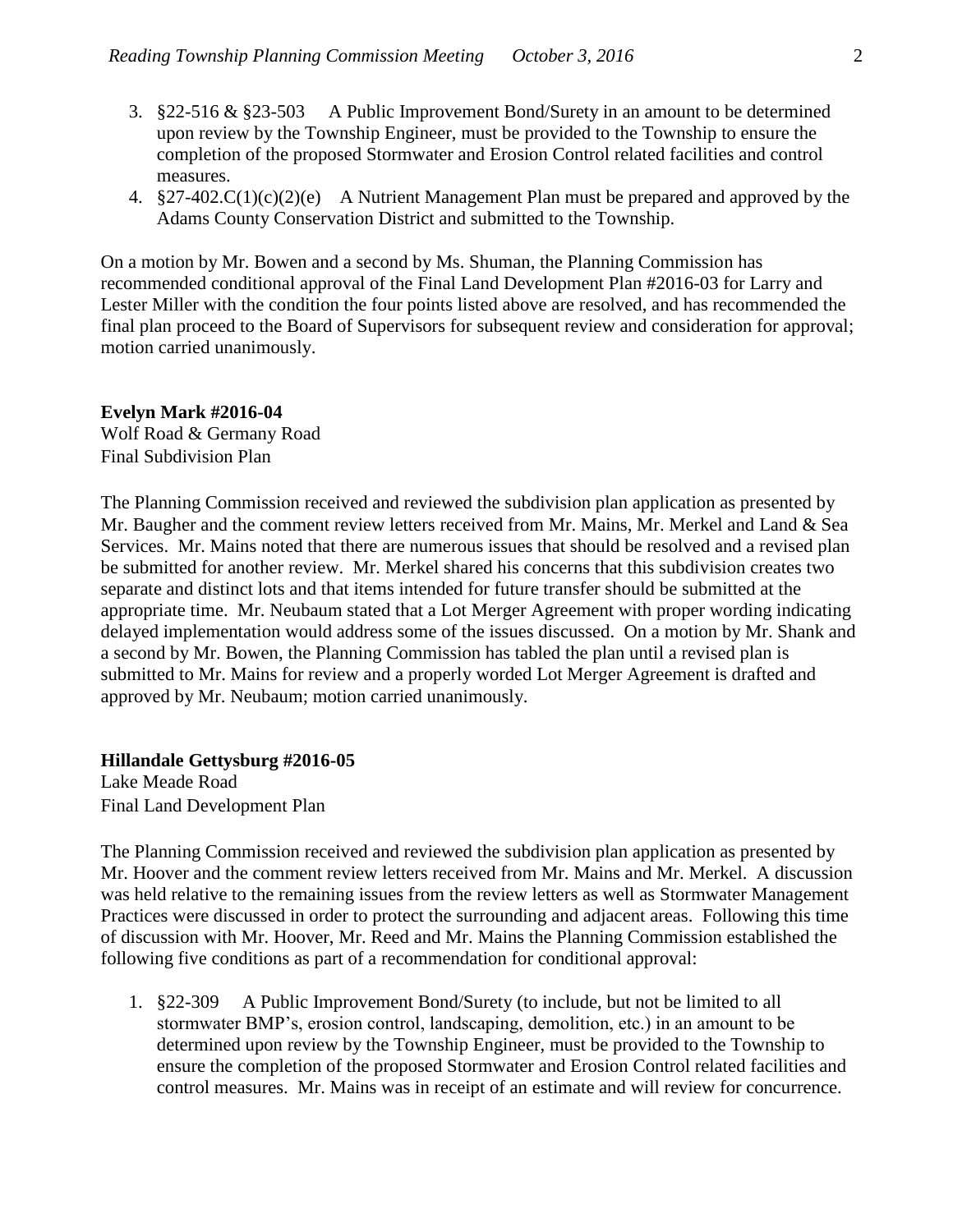- 2. §22-306.A(27) & (28) The owner shall sign the approved plan set prior to approval by the Township. All plans must have original signatures, seals and notarization. As a reminder, all sheets being recorded must include a separate signature block for the Board of Supervisors to sign.
- 3. 22-306.B(12) Requires copies of any certificates, endorsements, etc. that are required to be obtained for this project. These would include such items as the Nutrient Management Plan, Odor Management Plan, etc. and courtesy copies be provided to the Township.
- 4. 22-306.B(6) & (15) Resolution of outstanding comments related to the previously submitted Water Resources Impact Study be resolved and accomplished based on the report issued September 5, 2016 by Mr. Mains' office.
- 5. 22-409.2.E Documentation shall be provided that this is a Final Plan and that the Construction Sequence indicates that while all construction will not occur simultaneously, it will best represent what will be constructed initially and how subsequent pieces would be built out. The goal is to make sure that all termination of work dovetails into the start of the next (subsequent) piece. Consultant will work with Mr. Mains to ensure sequencing detail is adequate on both the plans and in writing.

On a motion by Mr. Bowen and a second by Mr. Shank, the Planning Commission recommended conditional approval of the Final Land Development Plan #2016-05 for Hillandale Gettysburg with the condition the five points listed above are resolved, and has recommended the final plan proceed to the Board of Supervisors for their subsequent review and consideration of approval; motion carried unanimously.

#### **ZONING HEARING**

#### **Justus & Kristy Shearer #2016-02Z**

Special Exception – Residential with ADU

The Planning Commission reviewed the Zoning Hearing Board Application for the Special Exception request submitted for an Accessory Dwelling Unit (ADU). There were areas of concern and discussion involving §27-202 and §27-1308. Based on the definition, this type of request is permitted. The Planning Commission wants to make sure that the Shearer's are familiar with all the requirements of §27-1308, specifically for annual inspection (§27-1308.L) and the required elimination of the ADU when it no longer meets the conditions, and will comply with Township Ordinance. The Planning Commission believes the removal of the kitchen facility will satisfy the requirements of §27-1308.K as part of the conversion away from an ADU. With no additional discussion a motion was made by Mr. Shank and seconded by Ms. Shuman to accept the application and for Land & Sea Services to proceed with scheduling and conducting the hearing; motion carried unanimously.

#### **MISCELLANEOUS**

A brief discussion was held concerning Hampton Heights Development and the initial "test wells" that were drilled prior to public water being installed and the current status of the "test wells". Since Hampton Heights has just recently submitted a Subdivision Plan for Phase III to the Township, Mr.